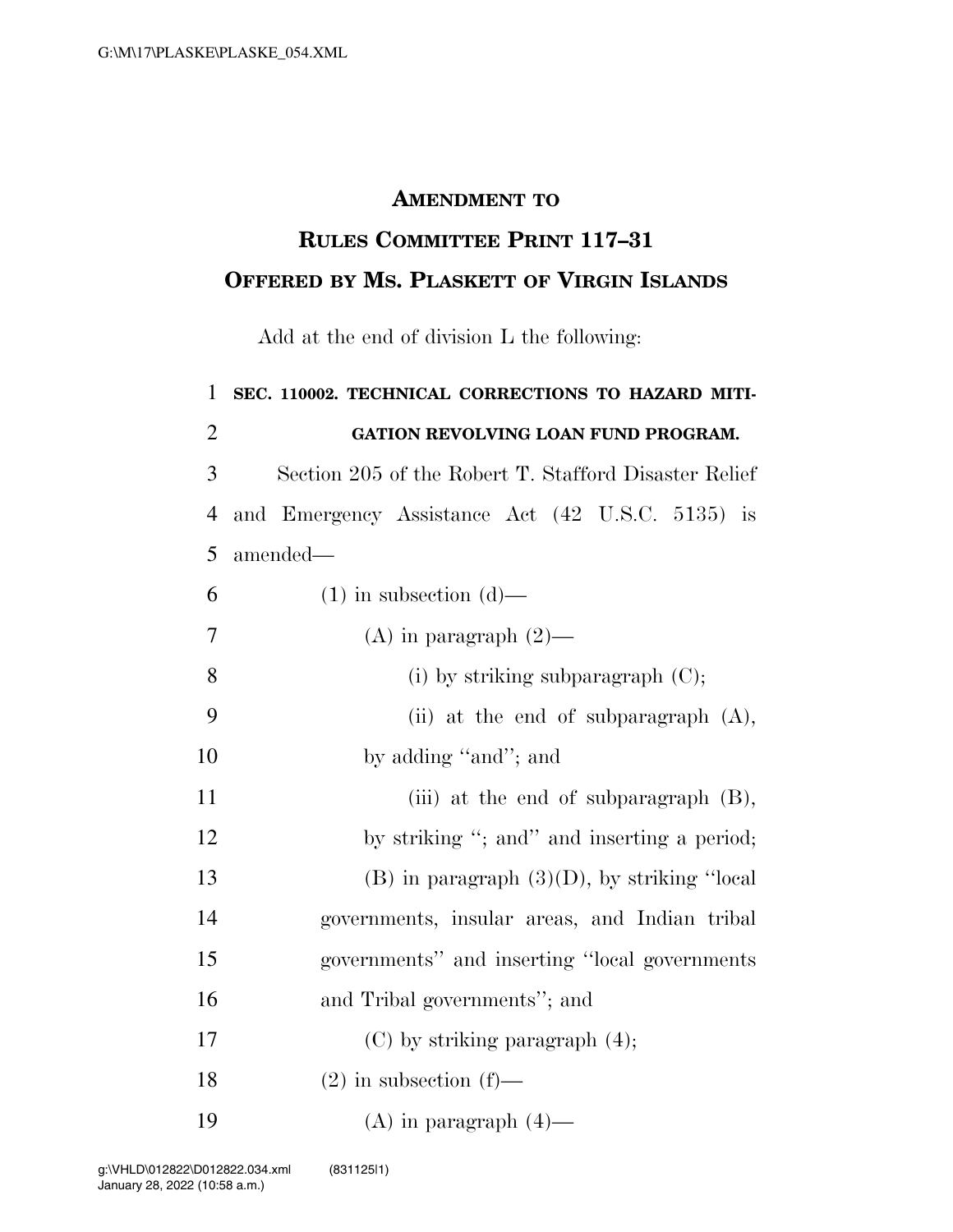2

| $\mathbf{1}$   | (i) by striking subparagraph (B); and                 |
|----------------|-------------------------------------------------------|
| $\overline{2}$ | (ii) by redesignating subparagraphs                   |
| 3              | $(C)$ through $(D)$ as subparagraphs $(B)$            |
| $\overline{4}$ | through $(C)$ , respectively; and                     |
| 5              | $(B)$ in paragraph $(5)$ —                            |
| 6              | (i) in the paragraph heading, by strik-               |
| 7              | ing "ESTABLISHING" and inserting "IM-                 |
| 8              | PLEMENTING";                                          |
| 9              | (ii) by striking "establish" and insert-              |
| 10             | ing "implement";                                      |
| 11             | (iii) by inserting "2" after "latest";                |
| 12             | and                                                   |
| 13             | (iv) by inserting ", including any                    |
| 14             | amendments made by State, local, Tribal,              |
| 15             | or territorial governments to such codes,             |
| 16             | specifications, and standards," after                 |
| 17             | "standards"; and                                      |
| 18             | $(3)$ in subsection $(m)$ —                           |
| 19             | $(A)$ by striking paragraph $(3)$ and insert-         |
| 20             | ing the following:                                    |
| 21             | "(3) ELIGIBLE ENTITY.—The term 'eligible en-          |
| 22             | tity' means a State or an Indian tribal government    |
| 23             | that has received a major disaster declaration pursu- |
| 24             | ant to section $401."$ ;                              |
| 25             | $(B)$ by striking paragraphs $(5)$ and $(10)$ ;       |